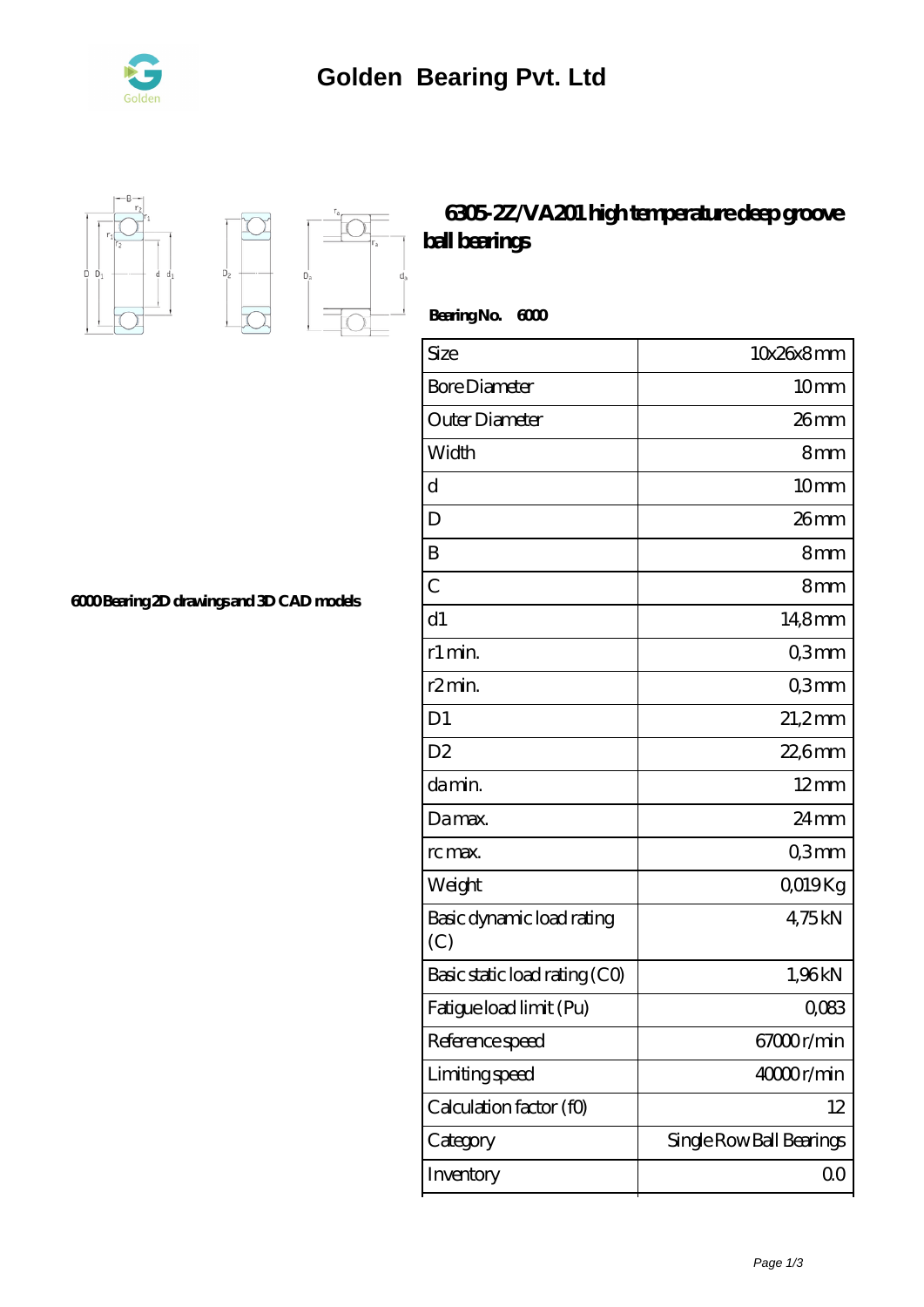

## **[Golden Bearing Pvt. Ltd](https://nrflci.com)**

| Manufacturer Name                  | <b>SKF</b>                                                                                                                                                                 |
|------------------------------------|----------------------------------------------------------------------------------------------------------------------------------------------------------------------------|
| Minimum Buy Quantity               | N/A                                                                                                                                                                        |
| Weight / Kilogram                  | 002                                                                                                                                                                        |
| Product Group                      | <b>BOO308</b>                                                                                                                                                              |
| Enclosure                          | Open                                                                                                                                                                       |
| Precision Class                    | ABEC 1   ISO PO                                                                                                                                                            |
| Maximum Capacity / Filling<br>Slot | No                                                                                                                                                                         |
| Rolling Element                    | <b>Ball Bearing</b>                                                                                                                                                        |
| Snap Ring                          | No                                                                                                                                                                         |
| <b>Internal Special Features</b>   | No                                                                                                                                                                         |
| Cage Material                      | Steel                                                                                                                                                                      |
| <b>Internal Clearance</b>          | CO-Medium                                                                                                                                                                  |
| Inch - Metric                      | Metric                                                                                                                                                                     |
| Long Description                   | 10MM Bore; 26MM<br>Outside Diameter; 8MM<br>Outer Race Diameter;<br>Open; Ball Bearing; ABEC 1<br>ISO PQ No Filling Slot; No<br>Snap Ring, No Internal<br>Special Features |
| Category                           | Single Row Ball Bearing                                                                                                                                                    |
| <b>UNSPSC</b>                      | 31171504                                                                                                                                                                   |
| Harmonized Tariff Code             | 8482105068                                                                                                                                                                 |
| Noun                               | Bearing                                                                                                                                                                    |
| Keyword String                     | Ball                                                                                                                                                                       |
| Manufacturer URL                   | http://www.skf.com                                                                                                                                                         |
| Manufacturer Item Number           | 6000                                                                                                                                                                       |
| Weight/LBS                         | 005                                                                                                                                                                        |
| Outside Diameter                   | 1.024 Inch   26 Millimeter                                                                                                                                                 |
| Bore                               | 0.394 Inch   10 Millimeter                                                                                                                                                 |
| Outer Race Width                   | 0.315 Inch   8 Millimeter                                                                                                                                                  |
| $d_1$                              | 148mm                                                                                                                                                                      |
| $D_2$                              | $226$ mm                                                                                                                                                                   |
|                                    |                                                                                                                                                                            |